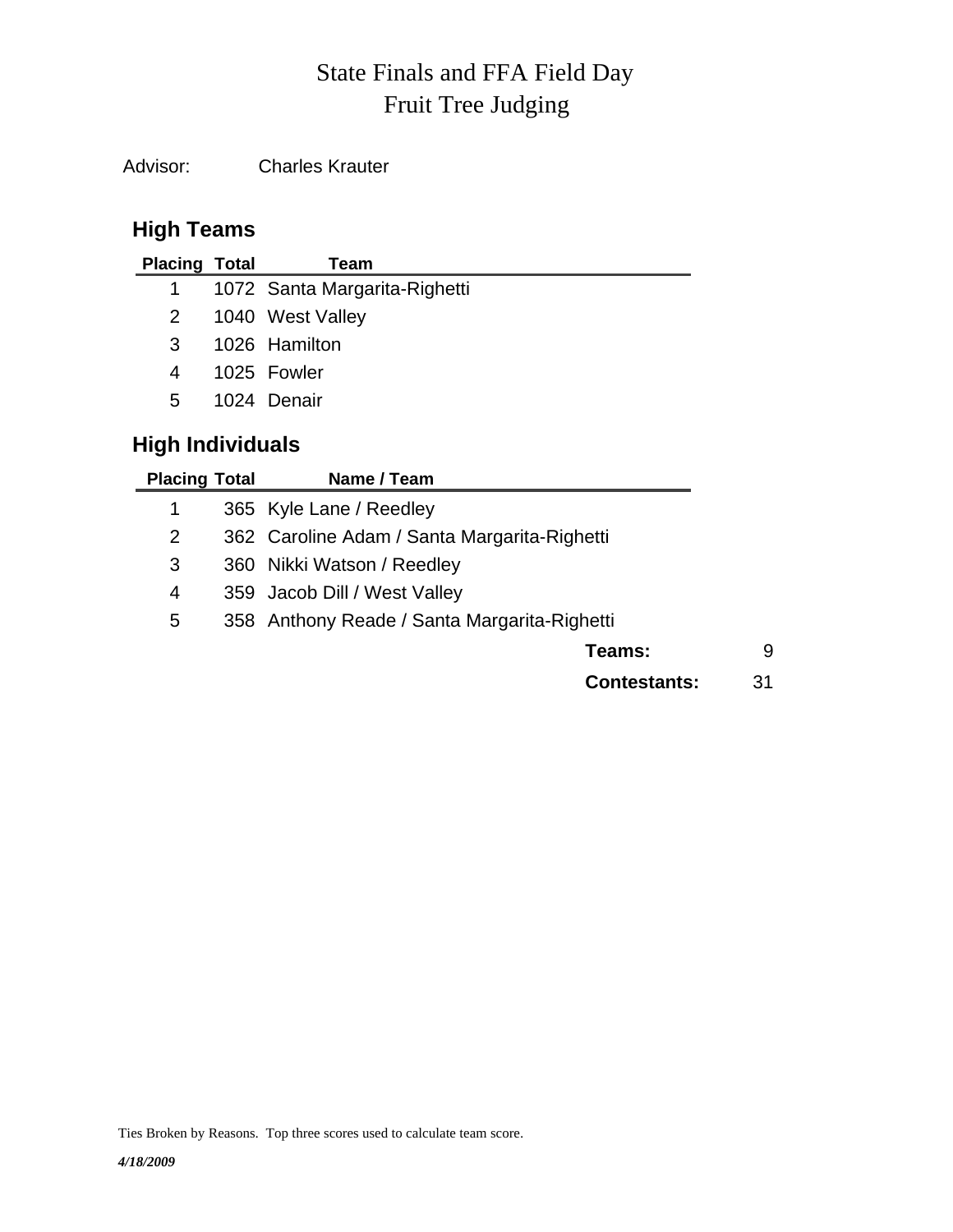## State Finals and FFA Field Day **Fruit Tree Judging** State Finals and FFA Field Day

|                                                                        |        |                          |        |                |            | <b>Team Results</b> |        |            |        |            |     |             |                         |
|------------------------------------------------------------------------|--------|--------------------------|--------|----------------|------------|---------------------|--------|------------|--------|------------|-----|-------------|-------------------------|
|                                                                        | Tree 1 | Tree 1 Rsn               | Tree 2 |                | Tree 2 Rsn |                     | Tree 3 | Tree 3 Rsn | Tree 4 | Tree 4 Rsn | Tie | Total Place |                         |
| Denair                                                                 | 148    | 136                      | 120    |                | 108        |                     | 146    | 116        | 142    | 108        | 468 | 1024        | 5                       |
| Elsie Allen                                                            | 141    | 122                      | 113    |                | 100        |                     | 132    | 105        | 136    | 83         | 410 | 932         | 9                       |
| Foothill                                                               | 143    | 123                      | 127    |                | 118        |                     | 145    | 112        | 142    | 106        | 459 | 1016        | $\overline{7}$          |
| Fowler                                                                 | 145    | 135                      | 124    |                | 97         |                     | 150    | 121        | 148    | 105        | 458 | 1025        | $\overline{4}$          |
| Hamilton                                                               | 139    | 137                      | 130    |                | 116        |                     | 148    | 114        | 140    | 102        | 469 | 1026        | $\overline{\mathbf{3}}$ |
| Reedley                                                                | 143    | 127                      | 127    |                | 115        |                     | 144    | 115        | 138    | 109        | 466 | 1018        | 6                       |
| Santa Margarita-Rig                                                    | 147    | 136                      | 147    |                | 132        |                     | 148    | 119        | 144    | 99         | 486 | 1072        | -1                      |
| Tokay                                                                  | 147    | 125                      | 130    |                | 103        |                     | 147    | 109        | 146    | 101        | 438 | 1008        | - 8                     |
| West Valley                                                            | 145    | 136                      | 137    |                | 115        |                     | 148    | 120        | 140    | 99         | 470 | 1040        | $\overline{2}$          |
| Ties Broken by Reasons. Top three scores used to calculate team score. |        |                          |        |                |            |                     |        |            |        |            |     |             |                         |
| <b>Class</b>                                                           |        | Max Score Official Cut 1 |        |                |            | Cut 2 Cut 3         |        |            |        |            |     |             |                         |
| 01 Tree 1                                                              |        | 50                       | 4213   | $\overline{2}$ | 3          | 4                   |        |            |        |            |     |             |                         |
| 02 Tree 1 Rsn                                                          |        | 50                       |        |                |            |                     |        |            |        |            |     |             |                         |
| 03 Tree 2                                                              |        | 50                       | 1243   | $\overline{c}$ | 3          | 4                   |        |            |        |            |     |             |                         |

*4/18/2009*

04 50 Tree 2 Rsn

06 50 Tree 3 Rsn

08 50 Tree 4 Rsn

05 Tree 3 **50** 2341 2 3 4 Tree 3 50

07 Tree 4 2 2 4 50 4123 2 2 4 Tree 4 50 4123 2 2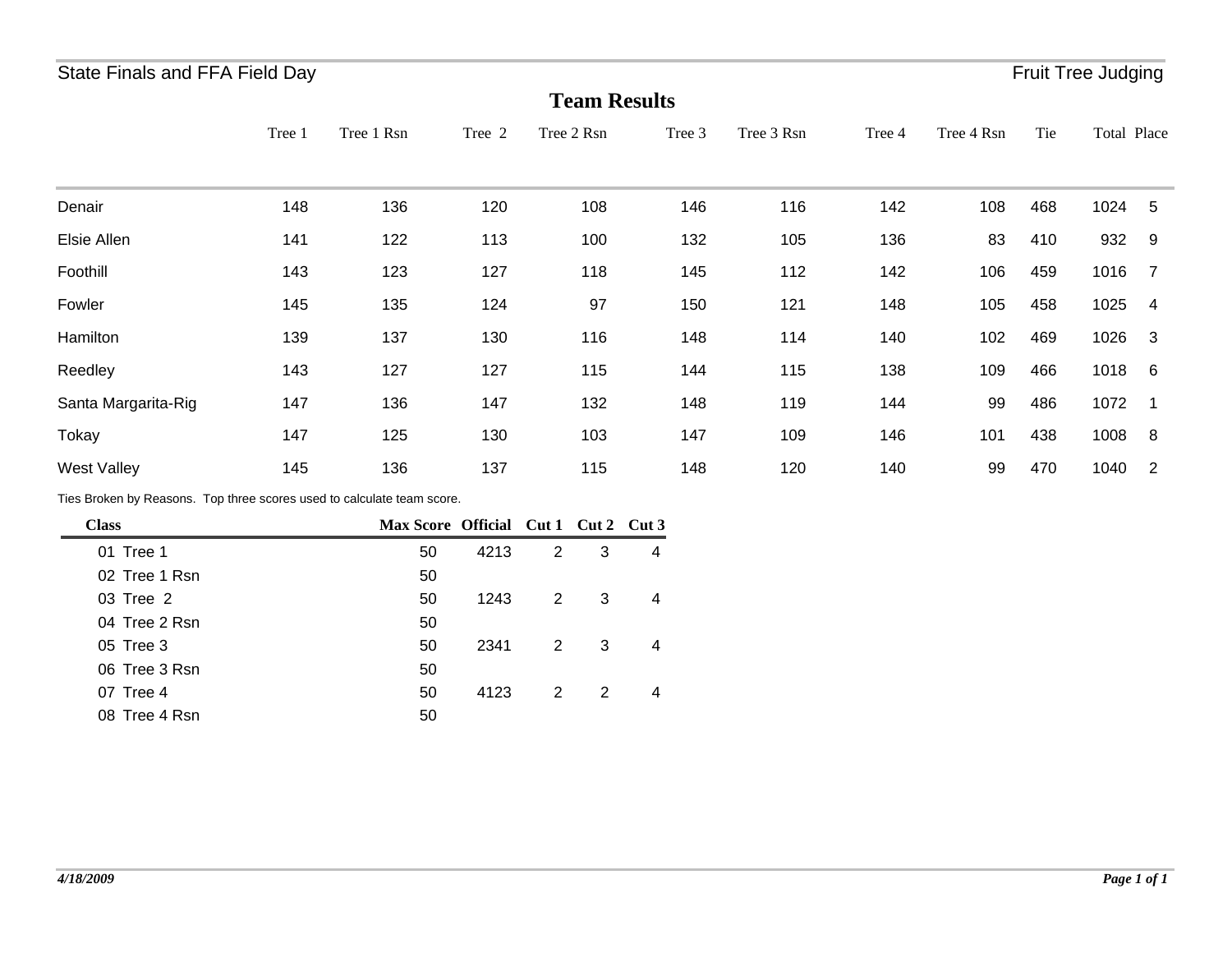| State Finals and FFA Field Day | <b>Fruit Tree Judging</b> |
|--------------------------------|---------------------------|
|                                |                           |

|                         |        |            |        | <b>Individual Results</b> |        |            |        |            |     |         |                          |
|-------------------------|--------|------------|--------|---------------------------|--------|------------|--------|------------|-----|---------|--------------------------|
|                         | Tree 1 | Tree 1 Rsn | Tree 2 | Tree 2 Rsn                | Tree 3 | Tree 3 Rsn | Tree 4 | Tree 4 Rsn | Tie | Total   | Place                    |
| <b>Denair</b>           |        |            |        |                           |        |            |        |            |     | 1024    | $\overline{5}$           |
| Kayla Sweeten           | 50     | 48         | 40     | 38                        | 50     | 41         | 44     | 38         | 165 | 349* 11 |                          |
| Leina Mansilla          | 48     | 44         | 40     | 30                        | 46     | 37         | 48     | 30         | 141 | 323*    | 24                       |
| Nancy Gonzalez          | 50     | 44         | 40     | 40                        | 50     | 38         | 50     | 40         | 162 | $352*$  | $\overline{7}$           |
| <b>Elsie Allen</b>      |        |            |        |                           |        |            |        |            |     | 932     | $\overline{\mathbf{a}}$  |
| <b>Billy Nicoll</b>     | 47     | 42         | 47     | 25                        | 47     | 36         | 48     | 28         | 131 | 320*    | 25                       |
| <b>Blanca Martinez</b>  | 47     | 45         | 24     | 35                        | 50     | 35         | 44     | 29         | 144 | $309*$  | 28                       |
| Juan Barriga            | 47     | 35         | 42     | 40                        | 35     | 34         | 44     | 26         | 135 | 303* 29 |                          |
| <b>Foothill</b>         |        |            |        |                           |        |            |        |            |     | 1016    | $\underline{\mathbf{7}}$ |
| Alisia Ghillarducci     | 50     | 41         | 35     | 35                        | 48     | 37         | 44     | 27         | 140 | $317*$  | 27                       |
| Jesus Iniguez           | 43     | 37         | 50     | 45                        | 50     | 40         | 48     | 36         | 158 | 349* 12 |                          |
| Lauren Summerhays       | 50     | 45         | 42     | 38                        | 47     | 35         | 50     | 43         | 161 | 350* 10 |                          |
| <b>Fowler</b>           |        |            |        |                           |        |            |        |            |     | 1025    | $\overline{4}$           |
| Devin Mejia             | 48     | 44         | 42     | 42                        | 50     | 41         | 48     | 26         | 153 | $341*$  | 17                       |
| Kristin Lopez           | 50     | 48         | 42     | 25                        | 50     | 38         | 50     | 40         | 151 | $343*$  | 13                       |
| Mike Zavala             | 40     | 36         | 42     | 38                        | 50     | 39         | 48     | 25         | 138 | 318     | 26                       |
| Victoria Bowman         | 47     | 43         | 40     | 30                        | 50     | 42         | 50     | 39         | 154 | 341* 16 |                          |
| <b>Hamilton</b>         |        |            |        |                           |        |            |        |            |     | 1026    | $\overline{3}$           |
| <b>Brandon McCorkle</b> | 50     | 48         | 40     | 37                        | 50     | 35         | 42     | 28         | 148 | 330     | 22                       |
| Drew Knight             | 47     | 48         | 40     | 39                        | 50     | 39         | 50     | 40         | 166 | 353*    | $\,6\,$                  |
| <b>Fallon Fumasi</b>    | 42     | 43         | 42     | 39                        | 48     | 37         | 48     | 33         | 152 | 332*    | 21                       |
| Lauren McCorkle         | 50     | 46         | 48     | 38                        | 50     | 38         | 42     | 29         | 151 | 341* 18 |                          |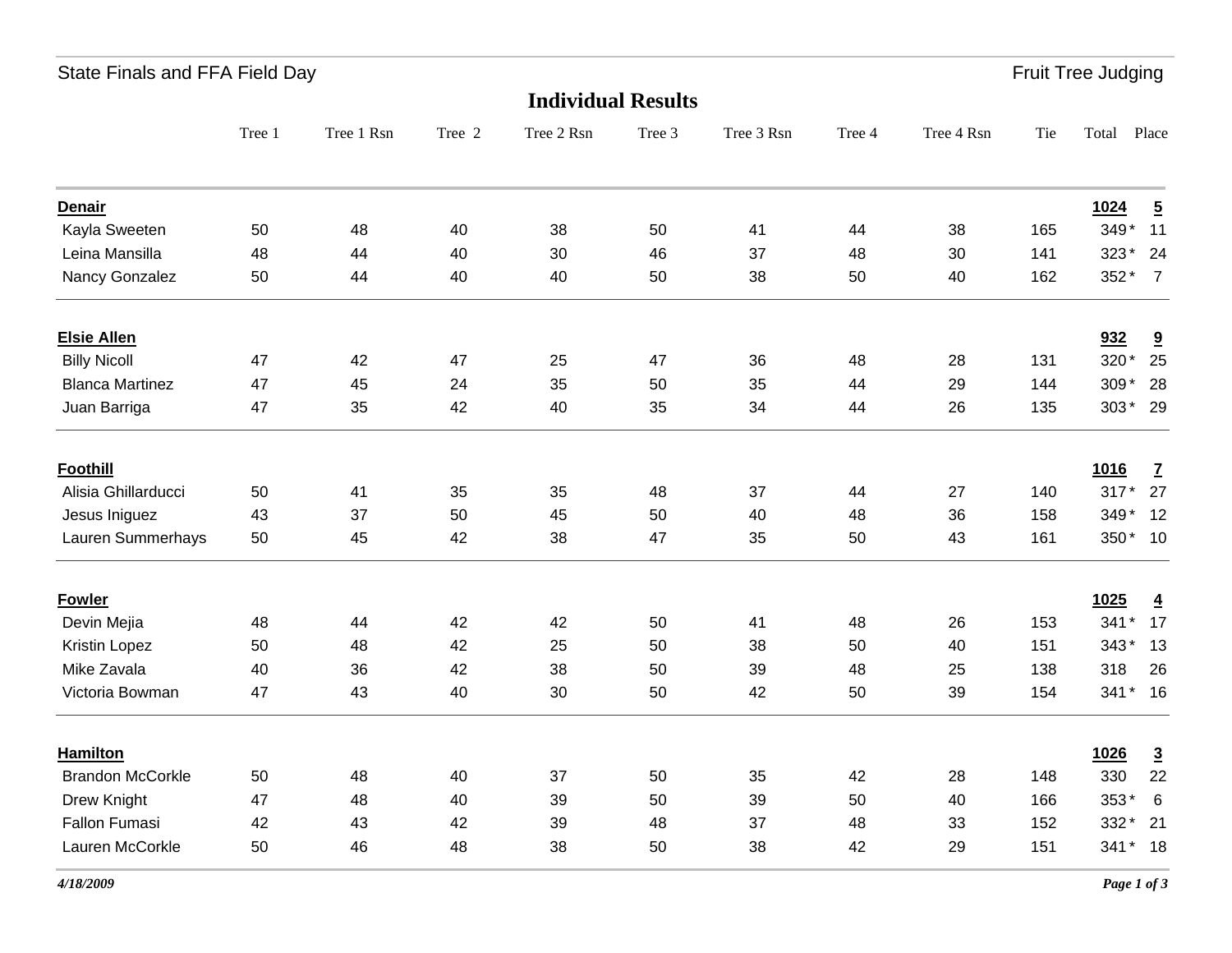|  | State Finals and FFA Field Day |  |
|--|--------------------------------|--|
|  |                                |  |

and Finals and Finals and Field Day Fruit Tree Judging

|                          |        |            |        | <b>Individual Results</b> |        |            |        |            |     |         |                  |
|--------------------------|--------|------------|--------|---------------------------|--------|------------|--------|------------|-----|---------|------------------|
|                          | Tree 1 | Tree 1 Rsn | Tree 2 | Tree 2 Rsn                | Tree 3 | Tree 3 Rsn | Tree 4 | Tree 4 Rsn | Tie | Total   | Place            |
| <b>Reedley</b>           |        |            |        |                           |        |            |        |            |     | 1018    | $\underline{6}$  |
| Joey Robiinson           | 35     | 35         | 31     | 25                        | 26     | 38         | 30     | 35         | 133 | 255     | 31               |
| Kyle Lane                | 50     | 49         | 42     | 40                        | 50     | 43         | 50     | 41         | 173 | 365*    | $\mathbf{1}$     |
| Nikki Watson             | 50     | 43         | 50     | 45                        | 50     | 40         | 44     | 38         | 166 | 360*    | $\mathbf{3}$     |
| Steven Egleston          | 43     | 35         | 35     | 30                        | 44     | 32         | 44     | 30         | 127 | 293*    | 30               |
| Santa Margarita-Righetti |        |            |        |                           |        |            |        |            |     | 1072    | $\overline{1}$   |
| Alexandrea Guerra        | 50     | 48         | 47     | 43                        | 50     | 39         | 48     | 27         | 157 | 352*    | $\boldsymbol{8}$ |
| Anthony Reade            | 47     | 43         | 50     | 44                        | 50     | 40         | 48     | 36         | 163 | 358*    | $5\phantom{.0}$  |
| Caroline Adam            | 50     | 45         | 50     | 45                        | 48     | 40         | 48     | 36         | 166 | 362*    | $\overline{2}$   |
| Kevy Souza               | 50     | 43         | 47     | 44                        | 50     | 39         | 48     | 30         | 156 | 351     | 9                |
| <b>Tokay</b>             |        |            |        |                           |        |            |        |            |     | 1008    | $\underline{8}$  |
| Justin Pedraza           | 50     | 47         | 40     | 34                        | 47     | 39         | 48     | 36         | 156 | $341*$  | 15               |
| <b>Tiffany Whitmer</b>   | 50     | 40         | 47     | 36                        | 50     | 35         | 48     | 31         | 142 | 337*    | 20               |
| <b>Timothy Faria</b>     | 47     | 38         | 43     | 33                        | 50     | 35         | 50     | 34         | 140 | 330* 23 |                  |
| <b>West Valley</b>       |        |            |        |                           |        |            |        |            |     | 1040    | $\overline{2}$   |
| Jacob Dill               | 48     | 43         | 48     | 39                        | 50     | 40         | 50     | 41         | 163 | 359*    | $\overline{4}$   |
| Krista Brumbaugh         | 47     | 48         | 42     | 40                        | 50     | 41         | 42     | 31         | 160 | 341*    | 14               |
| Lauren Rulofson          | 50     | 45         | 47     | 36                        | 48     | 39         | 48     | 27         | 147 | 340* 19 |                  |